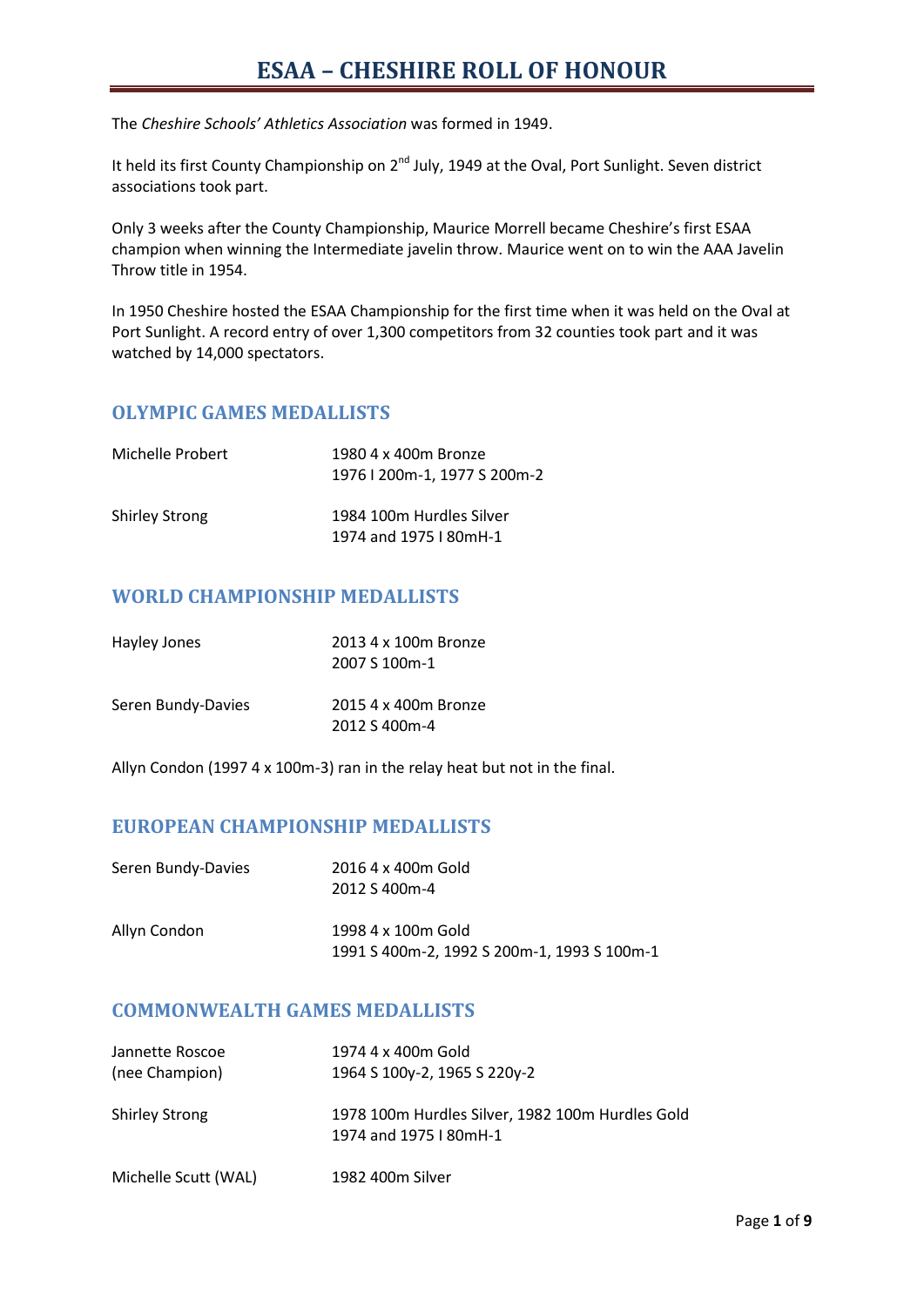# **ESAA – CHESHIRE ROLL OF HONOUR**

| (nee Probert)             | 1976   200m-1, 1977 S 200m-2                                                                                   |
|---------------------------|----------------------------------------------------------------------------------------------------------------|
| Jane Parry                | 1986 4 x 400m Silver<br>1977 and 1978 J 200m-1, 1979 and 1980 I 200m-1, 1982 and 1983 S<br>200 <sub>m</sub> -1 |
| <b>Beverley Nicholson</b> | 1990 1500m Bronze<br>1985 S 800 m-2                                                                            |
| Kate Dennison             | 2010 Pole Vault Bronze<br>2001 S PV-1                                                                          |
| <b>Barry Williams</b>     | 1970 Hammer Throw Bronze<br>1963   HT-2, 1964 S HT-3, 1965 S HT-1                                              |
| Allyn Condon              | 2002 4 x 100m Gold<br>1991 S 400m-2, 1992 S 200m-1, 1993 S 100m-1                                              |

# **BRITISH CHAMPIONS**

| <b>Margaret Francis</b>               | 1955 100y<br>1952 S 100y-1                                            |
|---------------------------------------|-----------------------------------------------------------------------|
| Jannette Roscoe<br>(nee Champion)     | 1971 and 1973 400m, 1975 400m Hurdles<br>1964 S 100y-2, 1965 S 220y-2 |
| <b>Shirley Strong</b>                 | 1979-84 100m Hurdles<br>1974 and 1975   80mH-1                        |
| Michelle Scutt (WAL)<br>(nee Probert) | 1980 and 1982 400m, 1983 200m<br>1976   200m-1, 1977 S 200m-2         |
| <b>Beverley Nicholson</b>             | 1987 and 1989 1500m<br>1985 S 800m-2                                  |
| Kate Dennison                         | 2007, 2009-10 Pole Vault<br>2001 S PV-1                               |
| Aimee Pratt                           | 2020 3000m Steeplechase<br>2015 S 1500mST-1                           |
| <b>Maurice Morrell</b>                | 1954 Javelin Throw<br>1949   JT-1                                     |
| <b>Barry Williams</b>                 | 1972 Hammer Throw<br>1963   HT-2, 1964 S HT-3, 1965 S HT-1            |
| Jonathan Wild                         | 2001 and 2002 5000m<br>1992 S 3000m-10                                |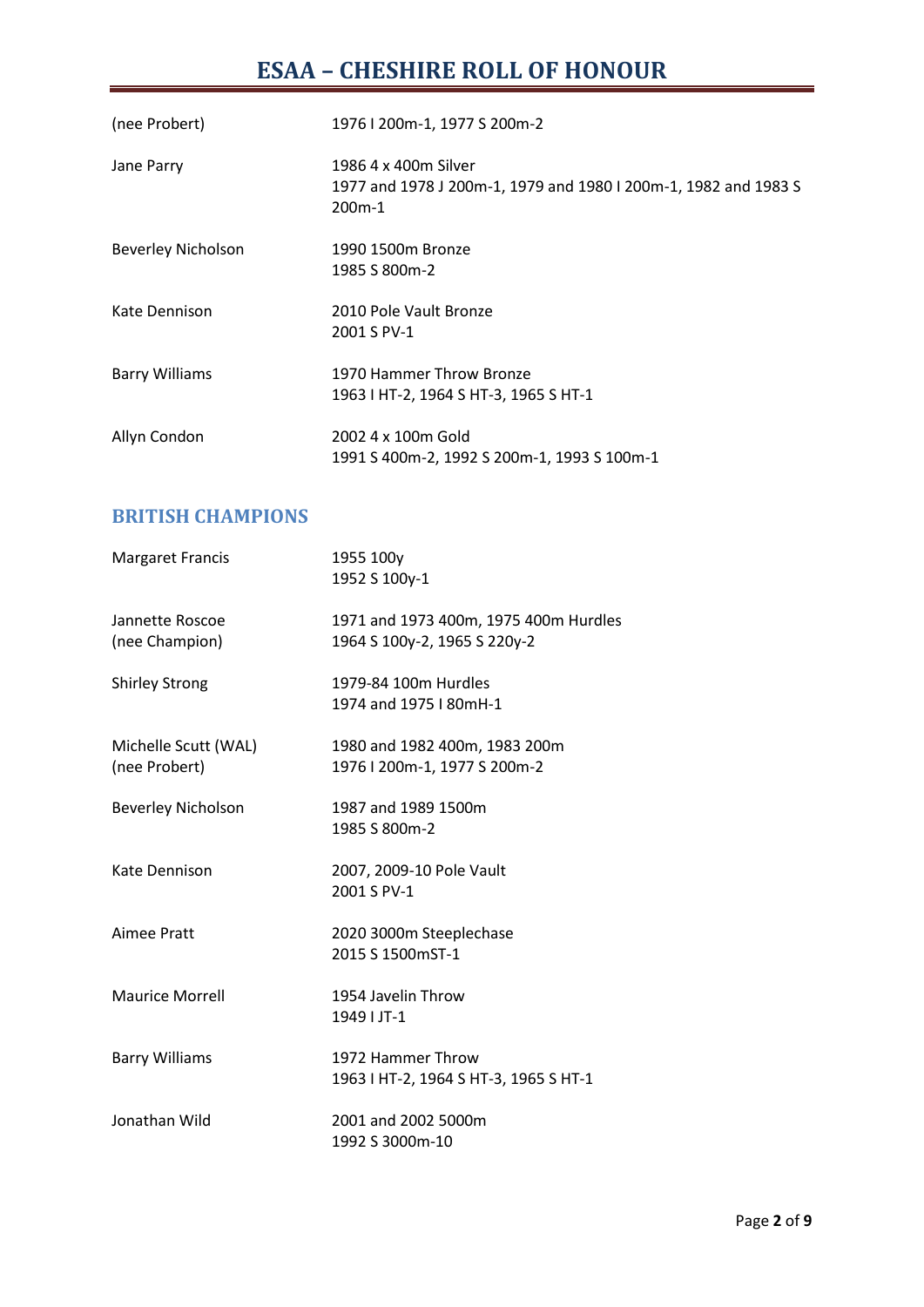#### *Notes regarding the athlete details shown above :*

An entry for each athlete consists of the first line detailing their Major Championship medal win or their British Championship title win. Second (and subsequent) lines show their ESAA championship performances in the abbreviated format – *yyyy a eeee p* where :

- *yyyy* Championship Year
- *a* Age Group (I Intermediate, J Junior, S Senior, pre-1948 the age groups were Under-16 (U16) and Under- 14 (U14))
- *eeee* Event
- *p* Place achieved (note an 'h-' indicates the performance was in a heat and 'r-' indicates it was in a preliminary round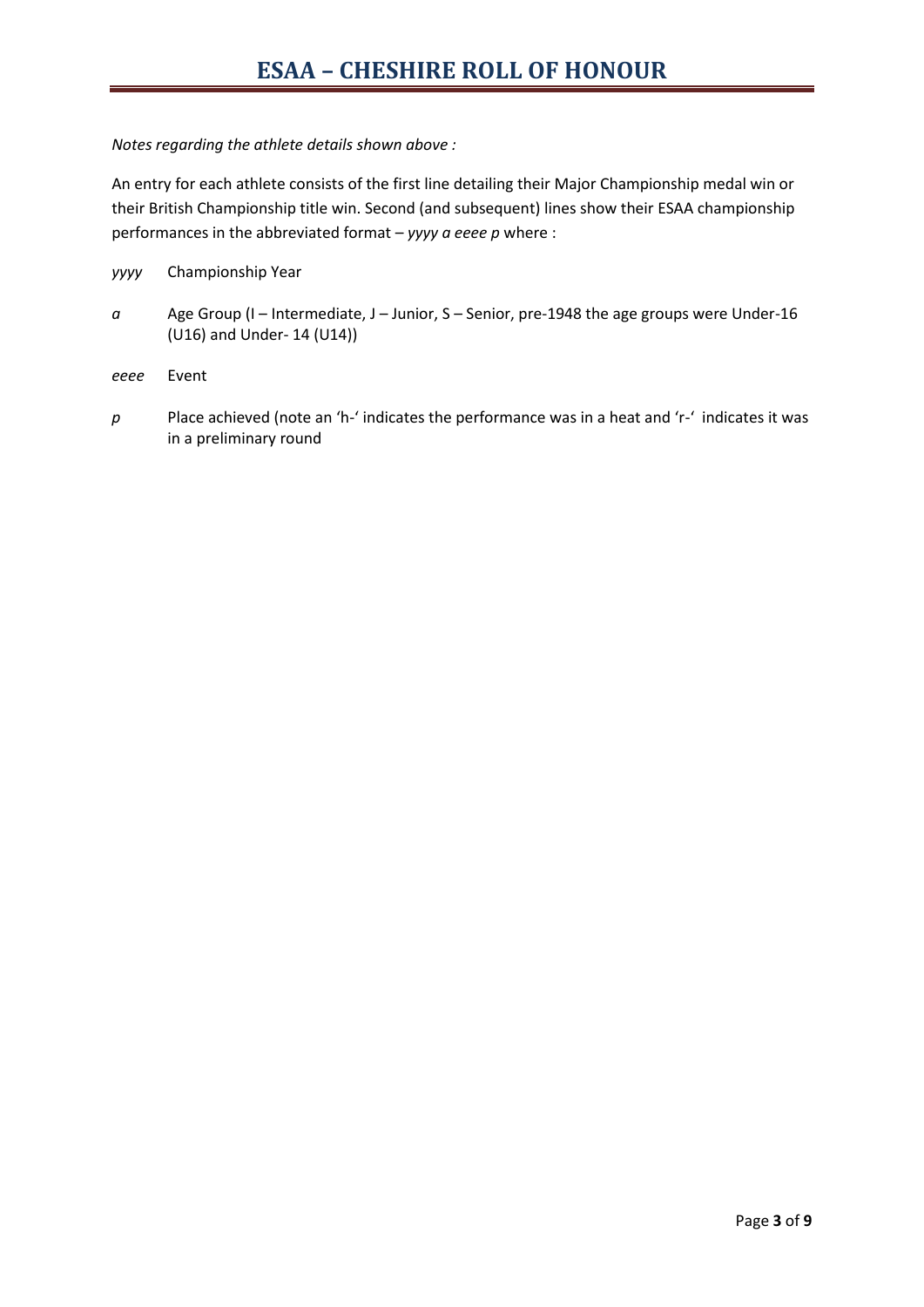# **ESAA GIRLS CHAMPIONS**

| 1952 | S            | 100y      | <b>Margaret Francis</b>  | 1989 | $\mathsf J$    | HJ         | Suzie Filce            |
|------|--------------|-----------|--------------------------|------|----------------|------------|------------------------|
| 1952 | S            | 4x110y    | Cheshire                 | 1990 | $\mathbf{I}$   | HJ         | Suzie Filce            |
| 1953 | S            | $\cup$    | P. Hatch                 | 1991 | $\mathbf{I}$   | HJ         | Suzie Filce            |
| 1955 | $\mathsf I$  | 80yH      | Jean Walker              | 1992 | J              | IJ         | Rebecca Lewis          |
| 1956 | S            | 80mH      | Jean Walker              | 1992 | S              | 400mH      | Nicola Sutton          |
| 1965 | S            | 4x110y    | Cheshire                 | 1994 | $\mathbf{I}$   | <b>HEP</b> | Rebecca Lewis          |
| 1971 | J            | DT        | Jane Pickering           | 1994 | $\mathbf{I}$   | $\sqcup$   | Rebecca Lewis          |
| 1972 | S            | 400m      | Paula Lloyd              | 1995 | S              | CC         | Jane Groves            |
| 1973 | J            | DT        | Valerie Watson           | 1995 | S              | <b>HEP</b> | Rebecca Lewis          |
| 1973 | $\mathbf{I}$ | 100m      | <b>Averil McClelland</b> | 1995 | S              | 800m       | Jane Groves            |
| 1973 | S            | 400m      | Paula Lloyd              | 1996 | S              | CC         | Amy Waterlow           |
| 1974 | S            | <b>CC</b> | Barbara Schofield        | 1996 | S              | 3000m      | Amy Waterlow           |
| 1974 | J            | 800m      | Sue Parker               | 1996 | S              | IJ         | Rebecca Lewis          |
| 1974 | $\mathbf{I}$ | 1500m     | Ann-Maria Robinson       | 1997 | S              | 1500m      | <b>Alex Carter</b>     |
| 1974 | $\mathbf{I}$ | 200m      | <b>Averil McClelland</b> | 1998 | $\mathbf{I}$   | 200m       | Jeni McCarthy          |
| 1974 | $\mathbf{I}$ | 80mH      | <b>Shirley Strong</b>    | 1998 | $\mathbf{I}$   | 4x100m     | Cheshire               |
| 1974 | $\mathbf{I}$ | DT        | Valerie Watson           | 1998 | S              | 1500m      | Alex Carter            |
| 1974 | S            | 200m      | Diane Heath              | 1998 | S              | DT         | <b>Elaine Cank</b>     |
| 1974 | S            | 400m      | <b>Tracey Doyle</b>      | 2001 | S              | PV         | Kate Dennison          |
| 1975 | J            | JT        | Patsy Whelan             | 2005 | T              | 300m       | Hayley Jones           |
| 1975 | $\mathbf{I}$ | 80mH      | <b>Shirley Strong</b>    | 2005 | $\mathbf{I}$   | 4x100m     | Cheshire               |
| 1975 | $\mathbf{I}$ | DT        | Valerie Watson           | 2006 | S              | 400m       | Hayley Jones           |
| 1975 | S            | 200m      | Diane Heath              | 2007 | S              | CC         | <b>Heather Timmins</b> |
| 1976 | T            | 200m      | Michelle Probert         | 2007 | S              | 100m       | Hayley Jones           |
| 1976 | $\mathbf{I}$ | 400m      | Liz Beton                | 2007 | S              | 1500m      | Stevie Stockton        |
| 1976 | S            | DT        | Valerie Watson           | 2010 | S              | 1500m      | Rebecca Craigie        |
| 1977 | J            | 200m      | Jane Parry               | 2011 | J              | IJ         | Amy Williams           |
| 1977 | S            | 400m      | Liz Beton                | 2011 | S              | 400mH      | Abi Fitzpatrick        |
| 1977 | S            | 4x100m    | Cheshire                 | 2012 | J              | IJ         | Amy Williams           |
| 1978 | J            | 200m      | Jane Parry               | 2013 | $\mathbf{I}$   | TJ         | Amy Williams           |
| 1980 | $\mathbf{I}$ | 200m      | Jane Parry               | 2014 | $\overline{1}$ | 800m       | Carys McAulay          |
| 1981 | I            | 200m      | Jane Parry               | 2015 | $\mathbf{I}$   | 300mH      | Chloe Esegbona         |
| 1981 | J.           | 80mH      | Ann Girvan               | 2015 | S              | 1500m ST   | <b>Aimee Pratt</b>     |
| 1982 | I            | 400mH     | Jillian Booth            | 2016 | $\mathbf{I}$   | DT         | Isobel Griffin-Morris  |
| 1982 | S            | 200m      | Jane Parry               | 2017 | J              | CC         | Sian Heslop            |
| 1983 | S            | 200m      | Jane Parry               | 2017 | J              | <b>PEN</b> | Abi Pawlett            |
| 1984 | J            | 1500m     | Sue Parker               | 2017 | $\mathbf{I}$   | JT         | Emma Howe              |
| 1985 | S            | CC        | Melissa Smith            | 2019 | J              | 1500m      | <b>Holly Weedall</b>   |
| 1987 | J            | 100m      | Jane Riley               | 2019 | $\mathbf{I}$   | 300mH      | <b>Emily Misantoni</b> |
| 1988 | S            | 100m      | Rebecca Bulpitt          | 2019 | $\mathbf{I}$   | IJ         | Abi Pawlett            |
| 1988 | S            | 1500m     | Sue Parker               | 2021 | J              | HJ         | Thea Brown             |
|      |              |           |                          |      |                |            |                        |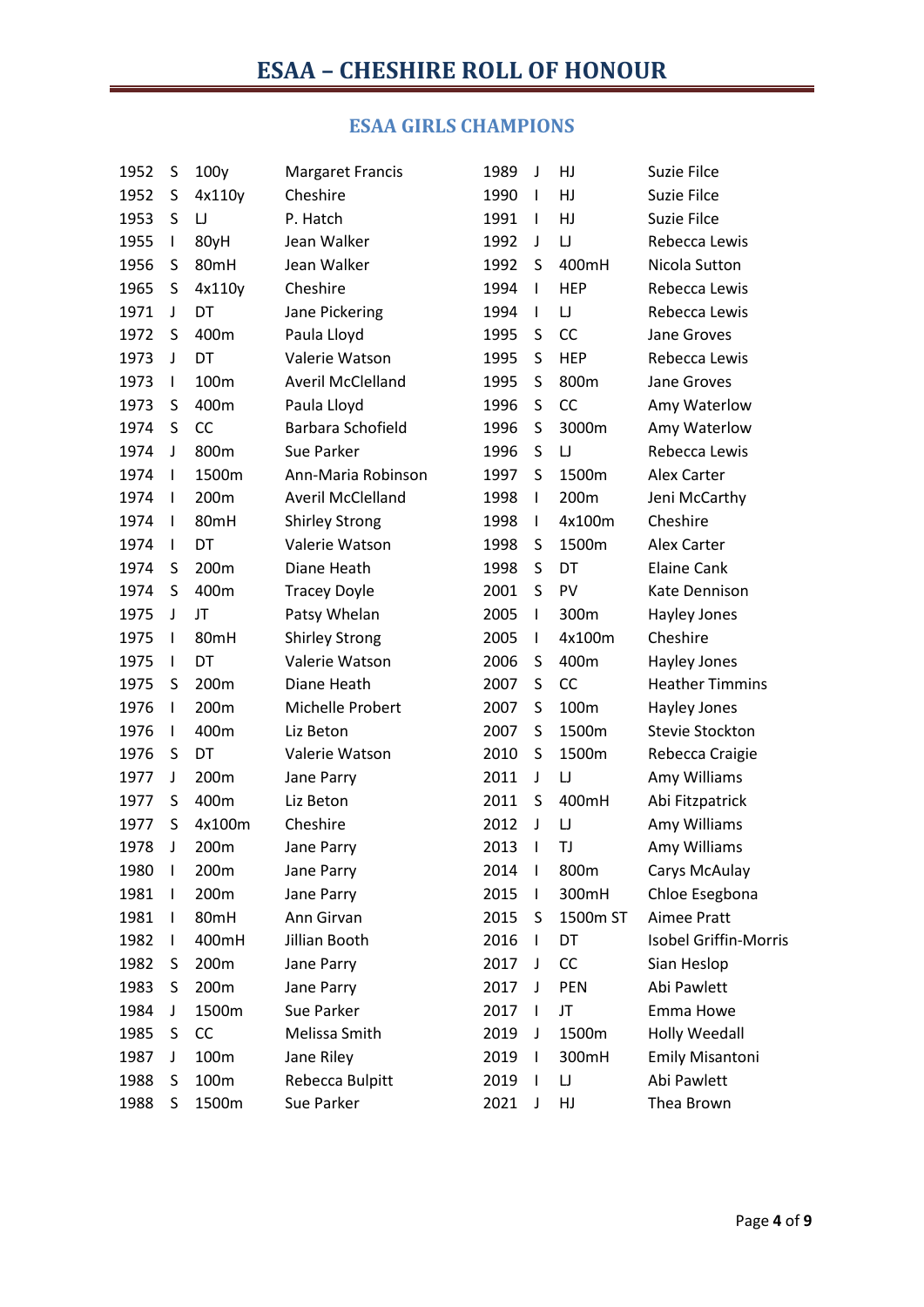# **ESAA BOYS CHAMPIONS**

| 1949 | $\mathbf{I}$ | JT        | <b>Maurice Morrell</b>  | 1971 | S            | 800m       | <b>Tony Settle</b>    |
|------|--------------|-----------|-------------------------|------|--------------|------------|-----------------------|
| 1950 | J            | 880y      | B. Fox                  | 1971 | S            | DT         | <b>Guy Dirkin</b>     |
| 1950 | J            | JT        | D. Clarkson             | 1973 | $\mathbf{I}$ | <b>CC</b>  | Malcolm Plant         |
| 1950 | $\mathbf{I}$ | 880y      | D. Anderson             | 1973 | $\mathbf{I}$ | 800m       | Michael Naldrett      |
| 1950 | $\mathbf{I}$ | JT        | R. Williams             | 1973 | $\mathsf{I}$ | PV         | <b>Rupert Goodall</b> |
| 1950 | S            | DT        | R. Laverick             | 1973 | S            | 400mH      | <b>Martin Ollier</b>  |
| 1951 | T            | 880y      | D. Anderson             | 1974 | $\mathbf{I}$ | HT         | <b>Andrew Sparks</b>  |
| 1951 | S            | JT        | P. Scott                | 1974 | $\mathbf{I}$ | PV         | <b>Rupert Goodall</b> |
| 1952 | S            | 880y      | D. Anderson             | 1974 | S            | 800m       | Michael Naldrett      |
| 1952 | S            | JT        | K. F. Clark             | 1975 | J            | JT         | Nicholas Tearle       |
| 1954 | S            | 880y      | Anthony Day             | 1975 | S            | PV         | <b>Rupert Goodall</b> |
| 1955 | S            | 880y      | Anthony Day             | 1976 | $\mathbf{I}$ | 100m       | <b>Simon Norton</b>   |
| 1957 | S            | 880y      | <b>William Reid</b>     | 1976 | S            | JT         | <b>Russell Good</b>   |
| 1959 | J            | DT        | W. Hegginbotham         | 1976 | S            | PV         | <b>Rupert Goodall</b> |
| 1959 | $\mathbf{I}$ | 4x110y    | Cheshire                | 1977 | J            | 1500m      | Philip Hicken         |
| 1960 | J            | DT        | Dennis Roscoe           | 1980 | S            | 2000mST    | Andy Green            |
| 1960 | J            | <b>SP</b> | John Holmes             | 1982 | J            | 4x100m     | Cheshire              |
| 1960 | T            | HT        | J. Taylor               | 1988 | $\mathbf{I}$ | 1500mST    | <b>Steven Hope</b>    |
| 1960 | S            | 4x110y    | Cheshire                | 1989 | J            | 1500m      | Dominic Hopson        |
| 1962 | I            | DT        | Dennis Roscoe           | 1989 | J            | HT         | Mark Tully            |
| 1963 | J            | <b>CC</b> | David Brennan           | 1990 | $\mathbf{I}$ | 4x100m     | Cheshire              |
| 1964 | J            | <b>CC</b> | David Buckley           | 1992 | J            | PEN        | <b>Scott Walker</b>   |
| 1965 | J            | TJ        | Christopher Allen       | 1992 | T            | <b>OCT</b> | <b>Matthew Lewis</b>  |
| 1965 | I            | <b>CC</b> | David Buckley           | 1992 | $\mathbf{I}$ | 1500mST    | <b>Ben Reese</b>      |
| 1965 | T            | 220y      | John Harrison           | 1992 | S            | 2000mST    | <b>Stuart Kefford</b> |
| 1965 | S            | HT        | <b>Barry Williams</b>   | 1992 | S            | 200m       | Allyn Condon          |
| 1966 | J            | 1M        | Dave Dutton             | 1992 | S            | DT         | <b>Elliott Cole</b>   |
| 1966 | J            | 440y      | John Vernon             | 1993 | S            | 100m       | Allyn Condon          |
| 1966 | S            | 880y      | <b>John Davies</b>      | 1993 | S            | 200m       | <b>Matthew Bridle</b> |
| 1967 | S            | IJ        | John Williams           | 1994 | S            | PV         | Dominic Shepherd      |
| 1968 | S            | 220y      | John Harrison           | 2003 | L            | 100mH      | Craig France          |
| 1968 | S            | 4x110y    | Cheshire                | 2005 | J            | 200m       | <b>Tony Corrigan</b>  |
| 1969 | J            | 800m      | Paul Jackson            | 2006 | I.           | 200m       | <b>Tony Corrigan</b>  |
| 1969 | J            | HJ        | <b>Keith Parkins</b>    | 2008 | J            | 800m       | Sam Dykes             |
| 1969 | J            | HT        | <b>Bruce Sutherland</b> | 2010 | S            | CC         | <b>Harry Ellis</b>    |
| 1969 | S            | 110mH     | Nick Winter             | 2014 | J            | CC         | <b>Matthew Willis</b> |
| 1969 | S            | 400mH     | <b>Eric Frost</b>       | 2016 | $\mathbf{I}$ | CC         | <b>Matthew Willis</b> |
| 1970 | I            | 800m      | <b>Tony Settle</b>      | 2016 | I            | 3000m      | <b>Matthew Willis</b> |
| 1970 | $\mathbf{I}$ | HJ        | <b>Keith Parkins</b>    | 2016 | $\mathbf{I}$ | SP         | George Hyde           |
| 1970 | S            | DT        | <b>Guy Dirkin</b>       | 2017 | I.           | SP         | George Hyde           |
| 1971 | I            | HT        | <b>Bruce Sutherland</b> | 2018 | S            | CC         | <b>Matthew Willis</b> |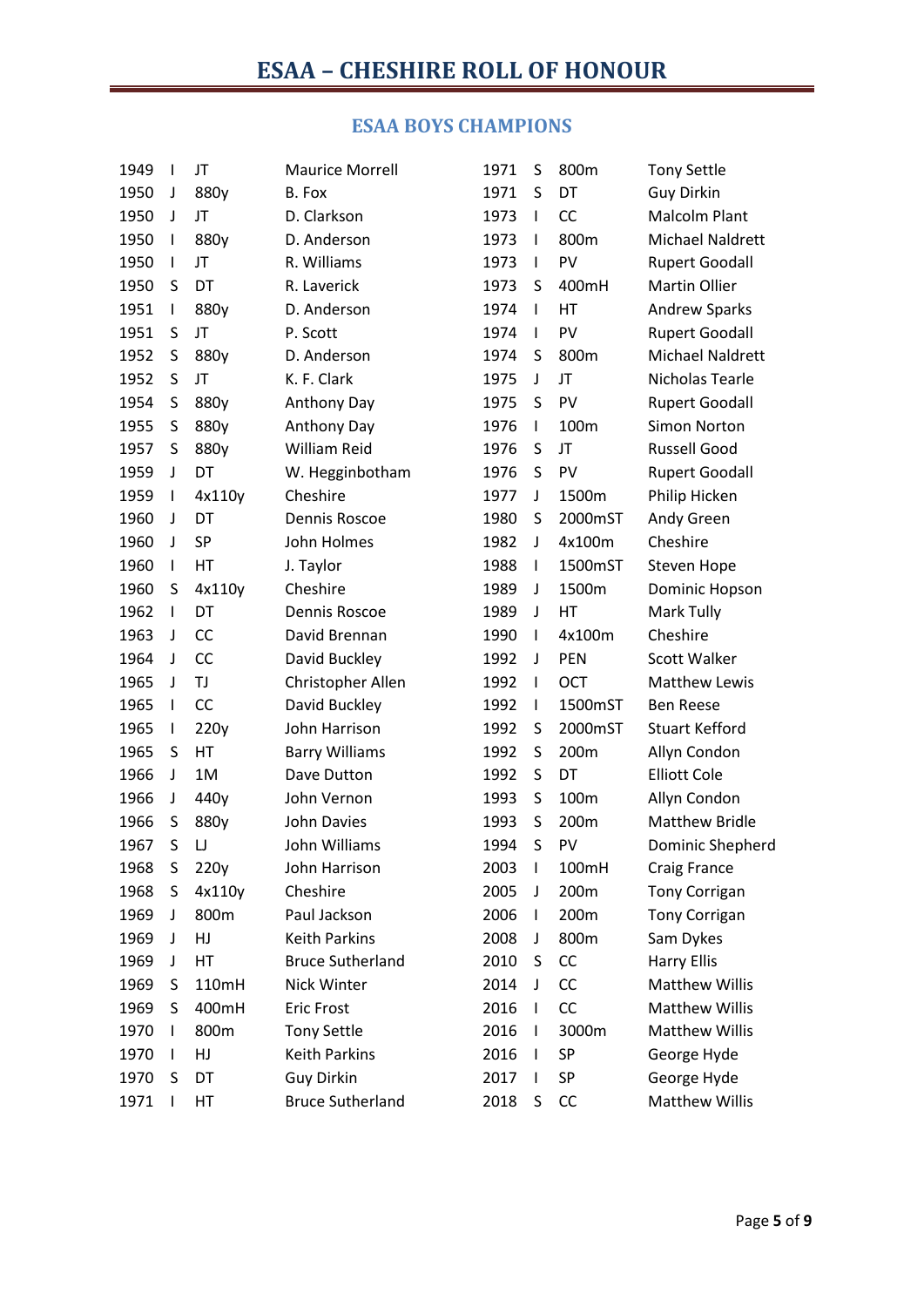### **SCHOOLS INTERNATIONAL ATHLETICS BOARD (SIAB)**

The SIAB hold 3 annual international meetings for school athletes from England, Ireland, Scotland and Wales. These are *Cross Country*, *Track and Field* and *Indoor Pentathlon Internationals*. A fourth championship, an *Indoor Track and Field International* meeting, was also held from 1990 to 2000.

#### **SIAB GIRLS WINNERS**

| 1964 | S   | 880y             | Jane Perry            | 1992 | U <sub>16</sub> | iIJ              | Rebecca Lewis          |
|------|-----|------------------|-----------------------|------|-----------------|------------------|------------------------|
| 1972 | S   | 400 <sub>m</sub> | Paula Lloyd           | 1994 | U18             | <b>iPEN</b>      | Rebecca Lewis          |
| 1973 | S   | 400m             | Paula Lloyd           | 1994 |                 | IJ               | Rebecca Lewis          |
| 1974 |     | 1500m            | Ann-Maria Robinson    | 2000 | H               | <b>PV</b>        | Kate Dennison          |
| 1974 |     | 80 <sub>mH</sub> | <b>Shirley Strong</b> | 2005 | H               | 1500m            | Stevie Stockton        |
| 1975 |     | 80 <sub>mH</sub> | <b>Shirley Strong</b> | 2005 | H               | 300 <sub>m</sub> | Hayley Jones           |
| 1975 |     | DT               | Valerie Watson        | 2012 | U18             | <b>iPEN</b>      | Olivia Montez-Brown    |
| 1976 | L   | 200 <sub>m</sub> | Michelle Probert      | 2014 | ı               | 800m             | Carys McAulay          |
| 1976 |     | 400m             | Liz Beton             | 2017 | U16             | <b>iPEN</b>      | Abi Pawlett            |
| 1981 |     | 80 <sub>mH</sub> | Ann Girvan            | 2018 | O <sub>16</sub> | <b>iPEN</b>      | Abi Pawlett            |
| 1989 |     | 100m             | Jane Riley            | 2019 |                 | 300mH            | <b>Emily Misantoni</b> |
| 1989 | U16 | <b>iPEN</b>      | Suzie Filce           | 2019 | J               | CC.              | <b>Holly Weedall</b>   |
| 1990 |     | HJ               | Suzie Filce           | 2019 |                 | IJ               | Abi Pawlett            |
| 1991 |     | HJ               | Suzie Filce           |      |                 |                  |                        |

#### **SIAB BOYS WINNERS**

| 1962 | S | DT               | Dennis Roscoe        | 1974 | PV      | <b>Rupert Goodall</b> |
|------|---|------------------|----------------------|------|---------|-----------------------|
| 1966 | S | 880y             | John Davies          | 1974 | TJ      | Leigh McGinley        |
| 1967 | S | IJ               | John Williams        | 1992 | 1500mST | <b>Ben Reese</b>      |
| 1968 | S | 220 <sub>V</sub> | John Harrison        | 2003 | 100mH   | Craig France          |
| 1969 | S | 110mH            | Nick Winter          | 2003 | SP      | William Lowndes       |
| 1970 | S | DT               | Guy Dirkin           | 2016 | CC      | <b>Matthew Willis</b> |
| 1971 | S | DT               | <b>Guy Dirkin</b>    | 2017 | SP      | George Hyde           |
| 1972 | S | 800 <sub>m</sub> | Alan Mottershead     | 2022 | CC.     | <b>Robert Price</b>   |
| 1973 | S | 400mH            | <b>Martin Ollier</b> |      |         |                       |

SIAB winning performances are shown in the abbreviated format *yyyy a eeee* where :

*yyyy* Championship Year

*a* Age Group (I – Intermediate, J – Junior, S – Senior, Under-16 (U16), Over-16 (O16) and Under-18 (U18))

*eeee* Event (preceded by an 'i' indicates at a SIAB indoor meeting)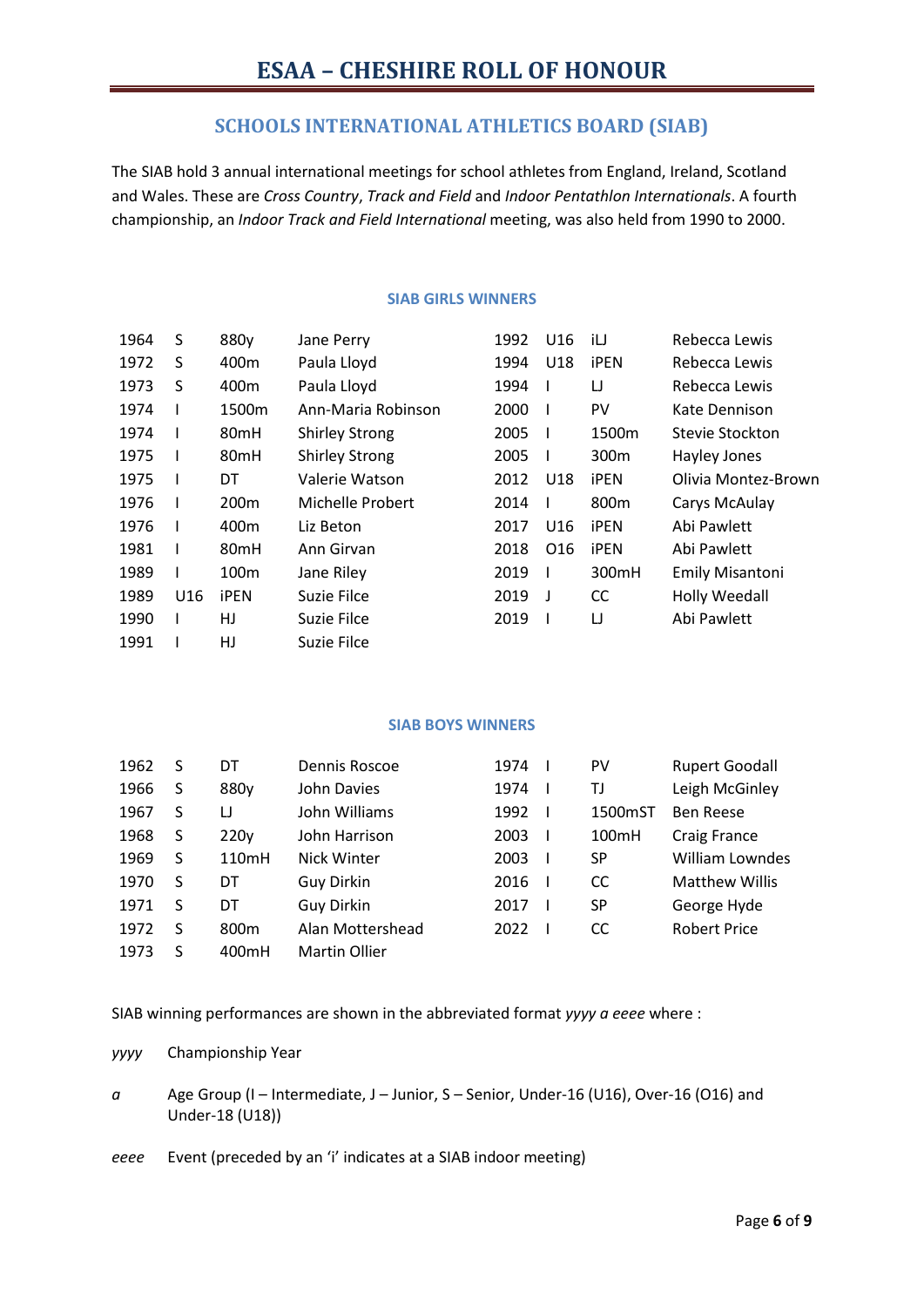## **WORLD JUNIOR / U20 MEDALLISTS - BOYS**

1992 Allyn Condon 4 x 100m Gold

## **EUROPEAN JUNIOR / U20 MEDALLISTS - GIRLS**

| 1973 Janet Ravenscroft | 4 x 400m Silver                              |
|------------------------|----------------------------------------------|
| 1975 Diane Heath       | 4 x 400m Bronze                              |
| 1977 Michelle Probert  | 4 x 100m Bronze                              |
| 2007 Hayley Jones      | 200m Gold, 4 x 100m Gold and 4 x 400m Silver |

### **EUROPEAN JUNIOR / U20 MEDALLISTS - BOYS**

| 1985 John Rigg    | 4 x 400m Gold                   |
|-------------------|---------------------------------|
| 1993 Allyn Condon | 4 x 100m Gold and 4 x 400m Gold |
| 1999 Adam Buckley | 4 x 400m Bronze                 |

Allyn Condon (1991 4 x 400m-1) ran in the 4 x 400m heat but not in the final.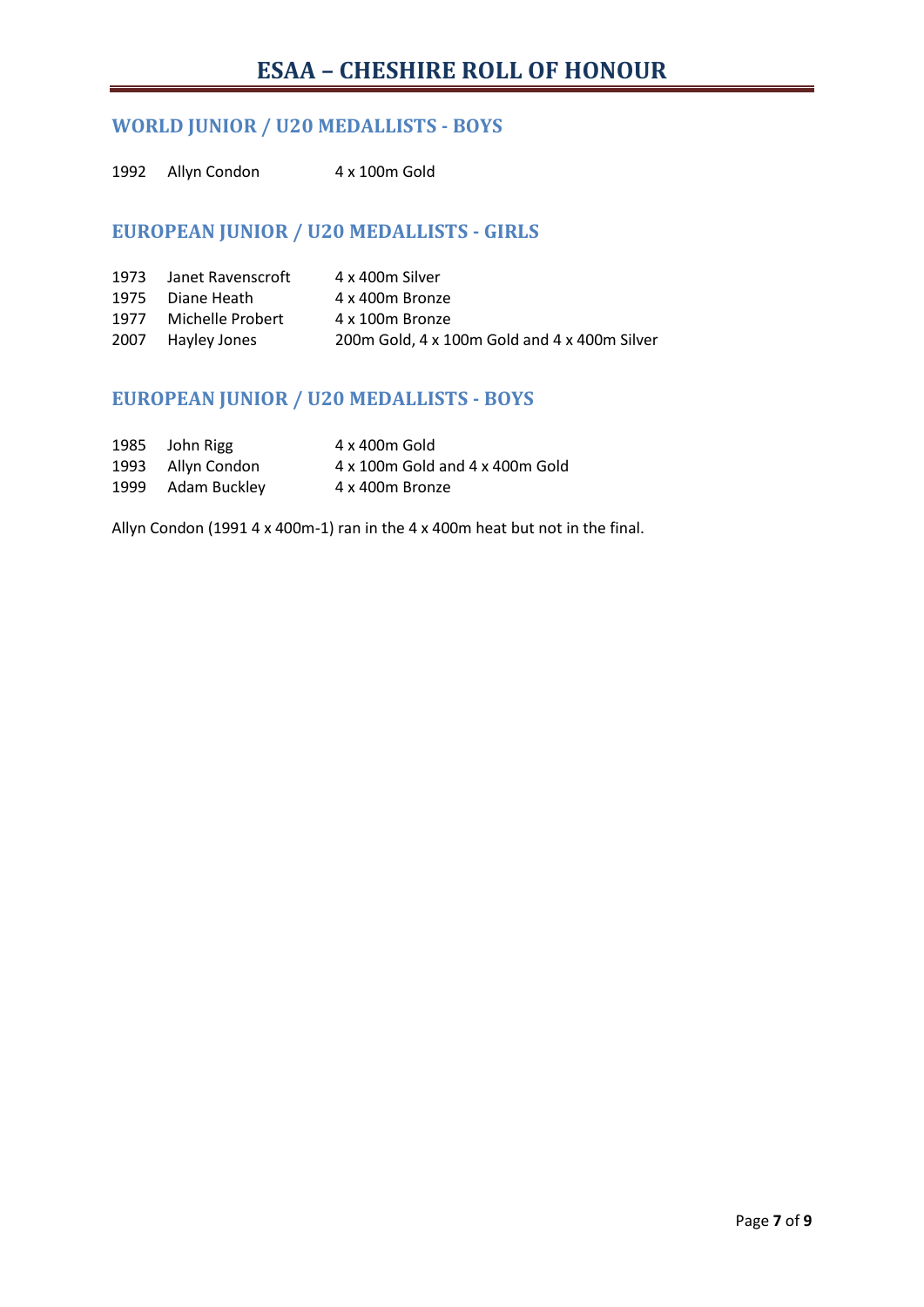### **MULTI-SPORT ATHLETES**

Many gifted young athletes who competed in the English Schools' Athletic Association (ESAA) Championships have become very successful in a wide variety of sports including Bobsleigh, Boxing, Cricket, Cycling, Darts, Football, Hockey, Modern Pentathlon, Netball, Powerlifting, Rowing, Rugby League, Rugby Union, Skeleton, Triathlon and Weightlifting.

Details follow of three of Cheshire's ESAA competitors who have gone on to have a successful career in other sports :

#### **BOBSLEIGH - ALLYN CONDON**

Allyn represented Cheshire when winning the 1992 ESAA Senior 200 metres and the 1993 ESAA Senior 100 metres titles. He won 4 x 100 metres relay gold medals at both the 1998 European Championships and the 2002 Commonwealth Games.

Allyn moved to bobsleigh in 2006 after his athletics career ended and was 5th in the 2007 World Champs 4 man bob and 17th in the 2010 Olympic 4-man bob.

#### **FOOTBALL – GLYN PARDOE**

Glyn was the 1960 Cheshire Schools 220 yards champion and represented Cheshire in the 1960 and 1961 ESAA Junior 220 yards. He was already playing for the Mid-Cheshire schools football team and attracting the attention of Everton and Manchester City.

He joined Manchester City as an amateur in 1961 and, in April 1962 at only 15 years and 314 days of age, became their youngest ever player. Glyn was a 'one club man' going on to play 380 times for City before retiring in 1976 to become a youth development coach at the club for a further 16 years.

He won the 1967-68 First Division title (only missing 1 game through injury); the FA Cup in 1969; the League Cup in 1970 (scoring the winning goal); and the UEFA Cup Winners Cup in 1970.

Alan also won 4 England Under-23 caps in 1969.

#### **TRIATHLON - GEORGIA TAYLOR-BROWN MBE**

Georgia represented Cheshire when finishing 7th in the 2010 ESAA Inter Cross Country. In 2013 she won a team bronze medal in the World Junior Cross Country Championships. Incidentally her father, Darryl Taylor, was runner-up in the ESAA Intermediate 800m.

She combined athletics and triathlon very successfully winning the European Triathlon Junior Championships in 2012 and 2013. In 2013 she a won the bronze medal in the World Junior Triathlon.

In the senior ranks Georgia won the World Triathlon Series (World Championship) bronze medal in 2018 and 2019. The 2019 bronze included her maiden World Triathlon Series event win in Leeds in 2019 which was followed up by a win in the 2020 World Triathlon Series event in 2020.